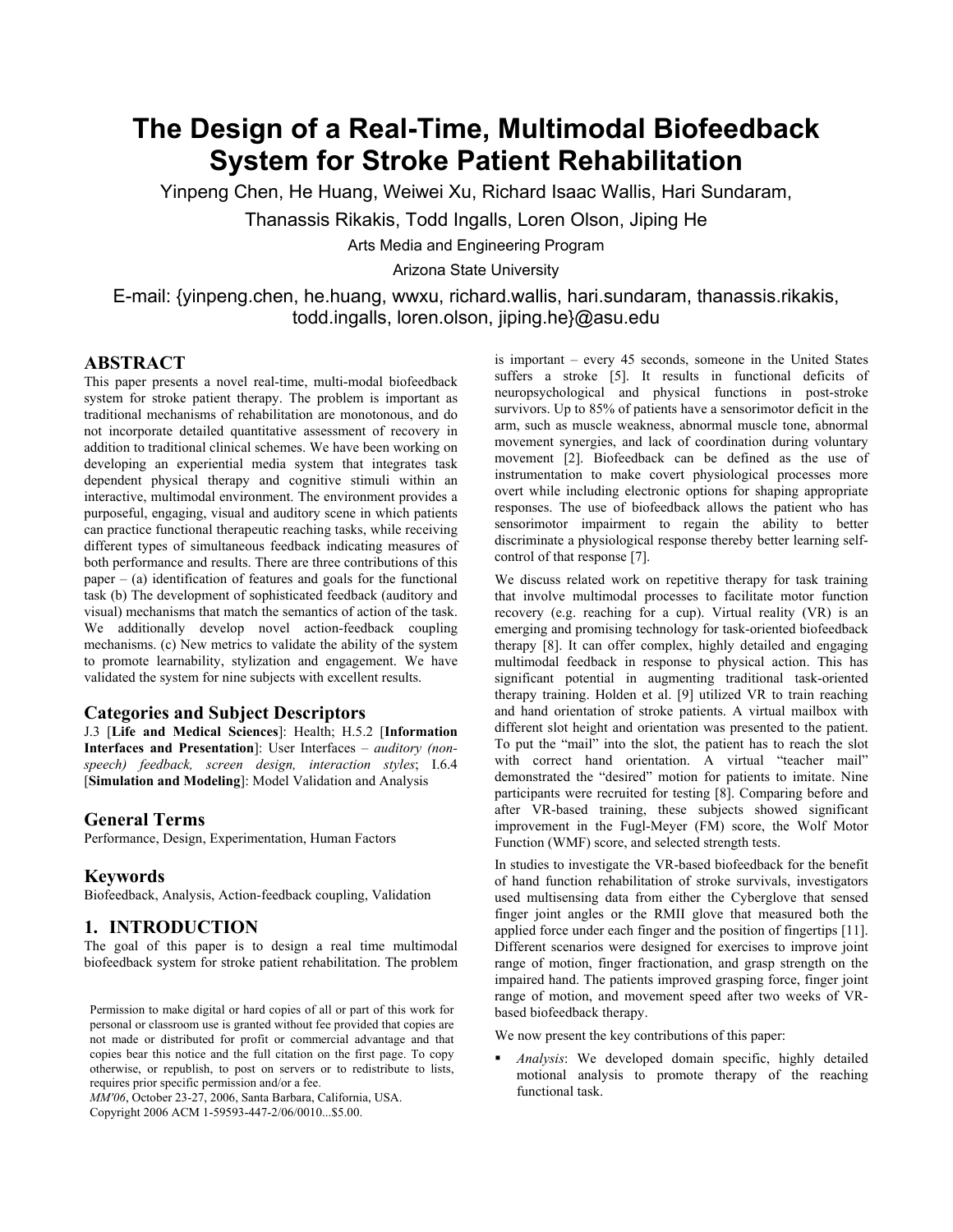- *Feedback*: Development of three multimodal feedback environments, with increasing levels of complexity, and closely coupled to the three semantic action goals of *reach*, *open* and *flow*.
- *Validation* metrics: We developed novel validation metrics for the reaching task, to determine if our semantic messages have been communicated well. We also developed a measure of stylistic consistency.
- *Experiments*: We conducted experiments with nine subjects (non-impaired), to test if the multimodal environments communicate the semantics of action. We have excellent experimental results.

The rest of the paper is organized as follows. In the next section we discuss the key challenges with the biofeedback problem. In Section 3 we present the analysis of action. In Sections 4,5 and 6 we present our feedback framework. In Section 7, we present our validation framework and in Section 8 we present our conclusions.

## **2. THE BIOFEEDBACK PROBLEM**

In this section we present key challenges in the biofeedback problem, introduce our current biofeedback environment and finally summarize our prior work on stroke patient rehabilitation with a multimodal system.

## **2.1 Why is it difficult?**

Activation of conscious sensorimotor integration during the therapy promotes neural plasticity for recovery of motor and cognitive function, especially in neural trauma patients, such as those with stroke and spinal cord injury. The effectiveness of inducing neural plasticity for functional recovery from any therapeutic system is based upon the active participation of the patient. This consideration is critical for repetitive exercise type of therapy because it is a challenge for the subjects to remain attentive and motivated during a long and tedious session and they easily become physically and mentally tired. Furthermore, conscious sensorimotor integration requires participation and coordination of multitude sensory systems in addition to the motor systems and necessitates a system that holds attention through engagement of the subject.

In traditional neuromotor rehabilitation, biofeedback intervention has most often been associated with non-purposeful, single-joint movements. While isolated muscle activity may improve, functional improvements are rarely noted. Therefore, it has been suggested that biofeedback therapy aimed at enhancing motor function should be task-oriented. We now outline some key challenges:

- **Determination of feedback parameters:** In the conventional biofeedback intervention, the feedback parameter is localized on single muscle activity or joint movement. However, for multi-joint coordinated movement training, the feedback parameter that characterizes the dynamic movement may be a high-dimensional vector, with correlated dimensions.
- **Feedback relationships:** The second design challenge is that multiple biofeedback parameters may overwhelm the perception and cognition of neurologically injured patients who may also have psychological deficits.

## **2.2 An overview of the Environment**

The Biofeedback system integrates five computational subsystems: (a) Motion capture; (b) Motion analysis; (c) Audio feedback; (d) Visual feedback; and (e) Database for archival and annotation. All five subsystems are synchronized with respect to a universal time clock. Figure 1 shows the system diagram. The motion capture subsystem we are using is produced by Motion Analysis Corporation. We use six near-infrared cameras running at 100 frames per second to track the three-dimensional position of reflective markers that are placed on the subject. The real-time motion analysis subsystem smoothes the raw sensing data, and derives an expanded set of task specific quantitative features. It multicasts the analyzed data to the audio, visual and archival subsystems at the same frame rate. The audio and visual subsystems adapt their auditory and visual response dynamically to selected motion features under different feedback environments. The archival subsystem continuously stores the motion analysis as well as the feedback data with universal timestamp, for the purpose of annotation and off-line analysis.

Our system situates participants in a multi-sensory engaging



**Figure 1:** The biofeedback system diagram.

environment, where physical actions of the right arm are closely coupled with digital feedback. Participants are guided by our system to explore the novel environment. Through exploration, the participants begin to discover rules embedded in the environment. Those rules have been designed to couple action to feedback, consistent with the functional task. If the participants discover those embedded rules, the environment becomes stimulating, and aesthetically enjoyable.

# **2.3 Our Initial attempt at Biofeedback**

Our previous study has designed an interactive multimodal environment (IME) based biofeedback system for repetitive reaching and grasping retraining [10]. A virtual living room was presented through 2D screen. While a patient tries to reach a virtual teapot within the scene, the virtual arm animates the real arm movement in real time based upon the inputs of angular and position sensors. The design assigns feedback from different sensory modality (visual or auditory) so as to take full advantage of the affordance (strengths) of each sense. For example, the visual perception is sensitive for spatial information [3]. Hence, visually, a 3D cone shape is displayed to guide the patient to reduce the spatial error between the patient's hand position and the "ideal" trajectory, a line from the start position to the target. If the spatial error is large and the hand moves out the boundary of the guiding cone (spatial limits), the transparency of the cone becomes reduced, i.e., the cone is more visible, to produce the knowledge of performance that informs the patient to correct the error. An innovative feature of this system was the design of an auditory feedback module that gave subjects knowledge of their performance.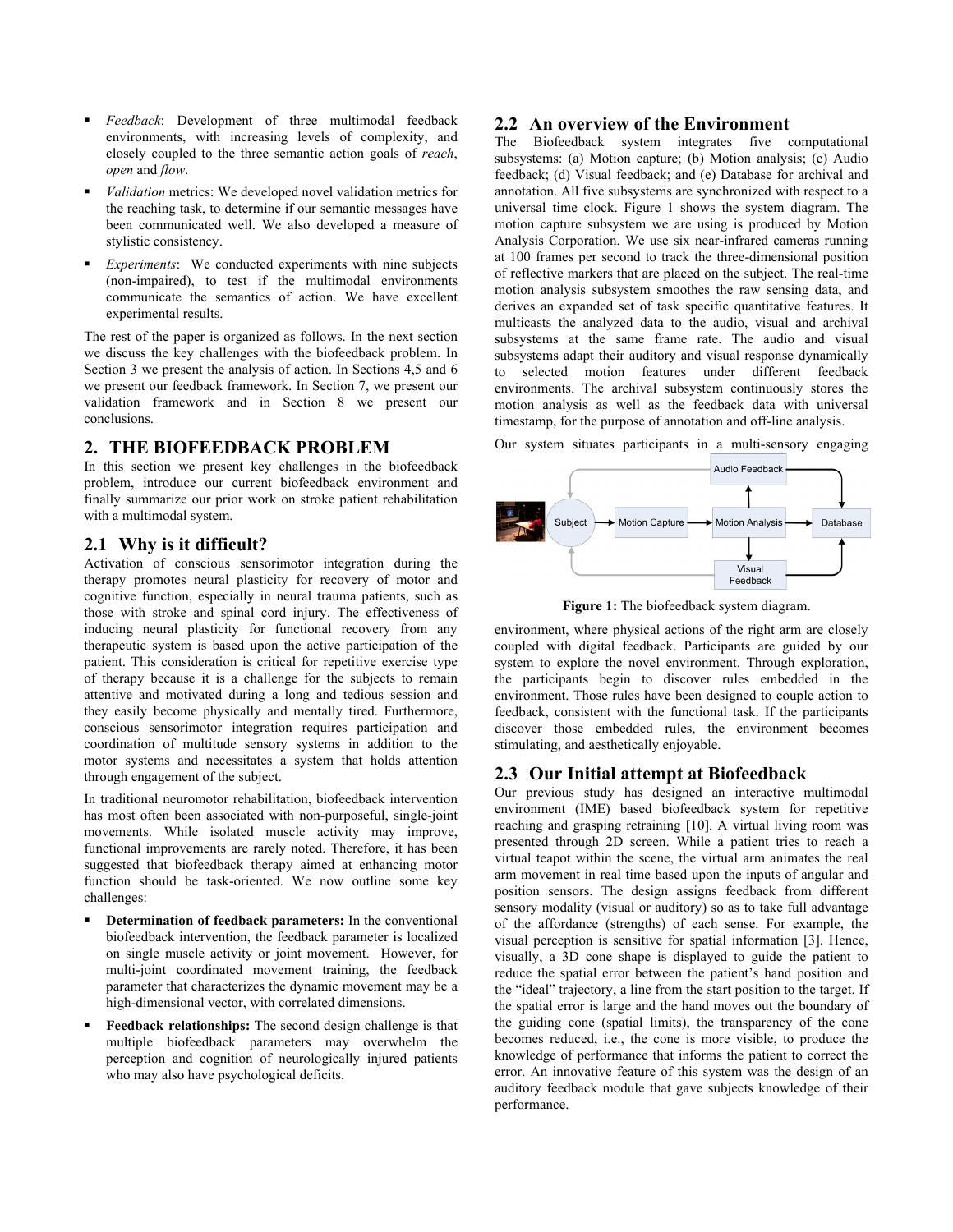Five hemiparesis patients secondary to stroke were tested using the designed IME biofeedback system. The results show that patients could perceive assigned biofeedback parameters. The visual augmented feedback improved the spatial consistency of the endpoint position during reaching. The auditory augmented feedback contributed improvement of the smoothness of endpoint trajectory, and the spatiotemporal consistency of reaching performance. After 3-5 training sessions, patients indicated faster, smoother, and more applied joint range of motion while reaching.

The results were encouraging. The further considerations to improve the system design were as follows:

- Increase the number of parameters mapped beyond just the endpoint trajectory.
- Variety of design environments and training programs is required to keep patients engaged. We did not consider complex formal properties of the environment.

## **3. ANALYSIS OF ACTION**

In this section, we discuss our arm representation framework, extraction of joint angles, and our multi-goal approach.

## **3.1 Arm Representation by 3D Markers**

We use 12 labeled three dimensional markers to represent the arm and torso. There is one marker on the finger and another marker on the hand to capture hand movement and palm joint angle; two markers on the wrist to capture wrist joint angles; four makers on the arm as shown below to capture elbow and shoulder joint angles; another four markers on the back of torso to capture torso joint angles. To achieve computational accuracy of joint angles with minimum complexity, each segment including the hand, lower arm, upper arm and torso has three non co-linearly positioned markers to construct a plane. Each marker coordinate can be captured by the motion capture subsystem. A calibrated three dimensional capture system provides labeled data, specifying the location on the arm for each marker.

## **3.2 Feature Extraction**

In this section we will discuss our hierarchical feature extraction framework. The calibrated motion capture system has a global coordinate system. Before feature extraction, we convert the global system to subject's local coordinate system (XYZ). We also construct another local coordinate system (X′Y′Z′) centered with respect to the start point of the hand and along to the target.

**Table 1:** Hierarchical Motion Features.

| Level          | <b>Derived Motion Features</b>                                                      |
|----------------|-------------------------------------------------------------------------------------|
|                | 3D hand trajectory / 3D hand trajectory relative to<br>the predefined straight line |
| $\mathfrak{D}$ | Shoulder/elbow extension and hand orientation                                       |
| 3              | Shoulder rotation/abduction/elevation                                               |
| 4              | Trunk flexion/rotation/lean and shoulder trajectory                                 |
|                | Forearm supination                                                                  |
|                | Wrist extension                                                                     |

Based on domain knowledge of the reaching and grasping arm action, we derive and group motion features from the raw motion sensing data into six levels, with level 1 being the most important (Table 1 shows the hierarchy.). Within each level we also

compute both the first and second time derivatives of features (velocity and acceleration).

To compute arm and torso joint angles, we apply the following general algorithm. First of all, a 7-DOF (degree of freedom) arm biomechanical model is built (2-DOF on wrist joint, 2-DOF on elbow joint and 3-DOF on shoulder joint). Each DOF is represented by a joint angle which can be obtained from the rotation matrix between two segments connected by the joint. The rotation matrix of two connected segments can be obtained by following steps using the 3D marker positions.

*First*, we compute the rotation matrix from the normal coordinate system to the marker-based local coordinate system as follows:

$$
{}^{N}R^{MA} = [M_x, M_y, M_z], \qquad \qquad \leq 1 >
$$

where  ${}^N\!R^{MA}$  is rotation matrix from the normal coordinate system *N* to the marker-based local coordinate system on segment *A*,  $M_x$ , *M<sub>y</sub>* and *M<sub>z</sub>* are orthogonal unit vectors of the marker-based local coordinate system. They can easily be computed from the positions of 3 markers which are located nonlinearly on the segment *A*.

*Secondly*, we compute the rotation matrix from the marker-based local coordinate system to the anatomic local coordinate system on segment  $A - ^{MA}R^A$ :

$$
{}^{MA}R^A = [{}^N R_{baseline}^{MA}]^{-1} \cdot {}^N R^A_{baseline} , \qquad \qquad <2>
$$

where  ${}^N\!R^{MA}$ <sub>baseline</sub> is the baseline rotation matrix from normal coordinate system to marker-based local coordinate system and can be obtained using eq. <1>, and  ${}^N\!R^A_{\text{baseline}}$  is the baseline rotation matrix from normal coordinate system to the anatomic local coordinate system. Baseline means that the subject is asked to fully straighten his arm to align each local coordinate system fixed on the segment with normal coordinate system. In the ideal case (perfect alignment),  ${}^N\!R^4$ <sub>baseline</sub> is an identity matrix. However, based on the anatomy of the body, this may not hold true as there may be a small offset angle between normal coordinate system and body segment. The offset could be obtained from still image when the subject is asked to fully straighten his arm. Therefore, we can construct  ${}^N\!R^A_{\text{baseline}}$  using the offset.

*Thirdly,* we compute the rotation matrix between normal coordinate system and the anatomic local coordinate system using eqs.  $\leq$ 1> and  $\leq$ 2>:

$$
{}^N R^A = {}^N R^{MA} \cdot {}^{MA} R^A \,. \tag{3>}
$$

*Finally*, the rotation matrix between two segments A and B  $(^{A}R^{B})$ can be computed as follows:

$$
{}^{A}R^{B} = [{}^{A}R^{N}] \cdot {}^{N}R^{B} = [{}^{N}R^{A}]^{-1} \cdot {}^{N}R^{B} . \qquad \qquad \langle 4 \rangle
$$

Each joint movement could be described by a sequence of rotations. All angle features shown in Table 1 can be computed using these equations.

## **3.3 Multi-Goal Framework**

In this section we will discuss our multi-goal framework in the action space. Reaching and grasping task includes three sub-goals in the action space – *reaching*, *opening* and *flow*. All sub-goals are computable from motion features.

 *Reaching*: We expect the subject to reach out for the target with minimum spatial error, correct hand orientation and speed while within the vicinity of the target.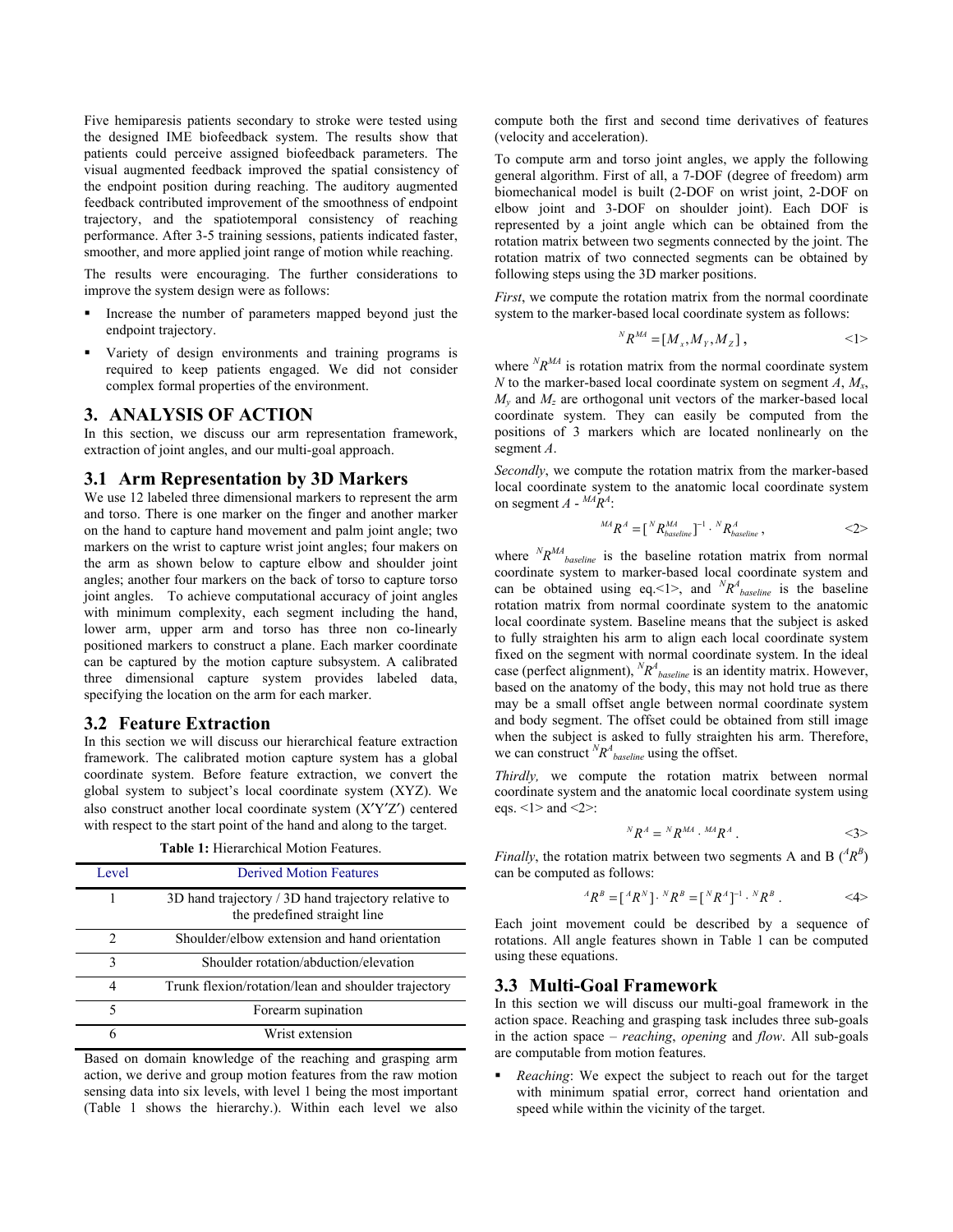- *Opening*: we expect the subjects to extend their joints appropriate to the target. While this is trivial for normal subjects, patients might not achieve this sub-goal by means of shoulder/torso movement compensation.
- *Flow*: We expect the subject to coordinate their arm movement while reaching and grasping for the target smoothly in a consistent way.

# **4. COUPLING ACTION TO FEEDBACK**

The structure of the feedback environment and its relationship to the achievement of the goals are based on well established principles regarding the role and function of art [6].

To achieve initial engagement, the environment must be aesthetically attractive, easy to use and intuitive. Having attracted the attention of the patient the environment must maintain their attention through evolution of form and content. At the highest level of its structure the environment must communicate to the patient the messages that can encourage the accomplishment of the movement goals. These messages are: *reach*, *opening*, *flow*.

The feedback images used are all well known paintings or photographs and the music played is based on well established rules of western classical music. Thus the content has a high probability of attracting and engaging the subjects and deepening their immersion in the experience.

The overall idea driving the mappings is that spatial and target information is better communicated through visuals and complex time series data is better communicated through audio [4]. The movement parameters allowing successful manipulation of the environment are the key parameters of an everyday reaching and grasping movement thus the environment can be easily connected in terms of action to its goal and does not require unintuitive movement learning that is an artifact of the interaction.

The mappings and content follow a similar structural hierarchy as the movement parameters and goals with sub-message levels supporting the communication of each larger message. As is the case of movement parameters, there are feedback parameters that the subject can quickly understand and control, parameters that require practice to control and subconscious parameters supporting the achievement of the consciously controlled goals.

- *Reaching* is encouraged through the implied existence of a visual target, an image completion/reassembly task, a visual centrifuge effect pulling forward towards the target, and an accompanying musical progression that requires completion and encourages movement towards the implied target.
- *Opening* is encouraged through the control of a rich, resonant musical accompaniment.
- *Flow* is encouraged by pointillist sound clouds in the main musical line, flowing particles in the visuals, a smoothly swelling and dipping, wave-shaped musical accompaniment, promotion of synchrony of the involved musical lines and an overall selection of relaxing sound timbres and images.

A good balance of repetition and variation must be achieved to allow for learning while maintaining interest and reducing boredom. Although the overall task and feedback and mapping structures, remains the same for a set of trial, the images and sounds used vary with each trial based on an algorithm that promotes gradual variation and avoids sudden changes that can produce tension.

# **4.1 The Feedback Environments**

The transition from an actual reaching and grasping in the real world to reaching and grasping actions controlling an abstract multimodal environment is done gradually. We use a transition interactive environment that allows the necessary semantic and action transference and the necessary gradual acclimation.

The subjects start by performing reaching and grasping of a cup that is on a table in front of them. After several trials, a representation of their arm, the table and the cup appears in front of them on the screen. The subjects are asked to reach and grasp as they are reaching for a real cup in front of them on the table. They quickly realize that their actions in the physical world are being duplicated in the virtual world and they acclimate to the mappings. After they have successfully reached and grasped the virtual cup a number of times they are ready to move to the abstract feedback environments.

# *4.1.1 Abstract Environment 1*

The use of the abstract environment starts with the subject in the rest position. An image appears in the center of the screen and then explodes into particles that spread all over the screen. The frame of the image remains and a coffee cup appears in the center of the frame. Pointillistic sound clouds played on the marimba begin to sound. The subject is asked to move as if reaching for a regular cup on an actual table in front of them. By moving they realize that their movement is controlling all aspects of what they are hearing and seeing. An increase in engagement is achieved here simply though the realization of their level of control of this abstract, attractive experience.

The movement of the subject's hand outwards from their body allows the subject to collect the image particles into the frame, reassemble the image and make the cup disappear. Movement of the hand to the left, right, or up sways the particles in that direction. Arm supination is mapped to movement orientation. Movement of the hand forwards also controls the playing of the musical phrase. The sequence of notes being chosen follows a traditional, forward-moving musical progression that requires it be completed for the subject to hear a resolution, for the music to sound as if it has reached a resting point. If the subjects hand reaches the three dimensional target position and the arm is correctly supinated for grasping the image and the chord progression is completed telling the subject that the reaching and grasping has been successfully achieved. The percentage of particle reassembly and progression completion gives the subject a sense and measure of depth of movement. That is a key parameter for measuring completion of the reaching task and without the appropriate mappings it is a parameter that is lost when moving from the real world to a two dimensional screen representation. Because music patterns provides a great tool for organization of time, the playing of the musical progression, also allows the subject to organize the timing of their forward movement. The velocity of the hand is mapped to density of notes of the musical cloud being played. This mapping promotes a memory of velocity at the level of a continuous contour rather than a sequence of individual musical events. Thus the subject can develop an integrated speed, time, space plan of action for their movement towards the target.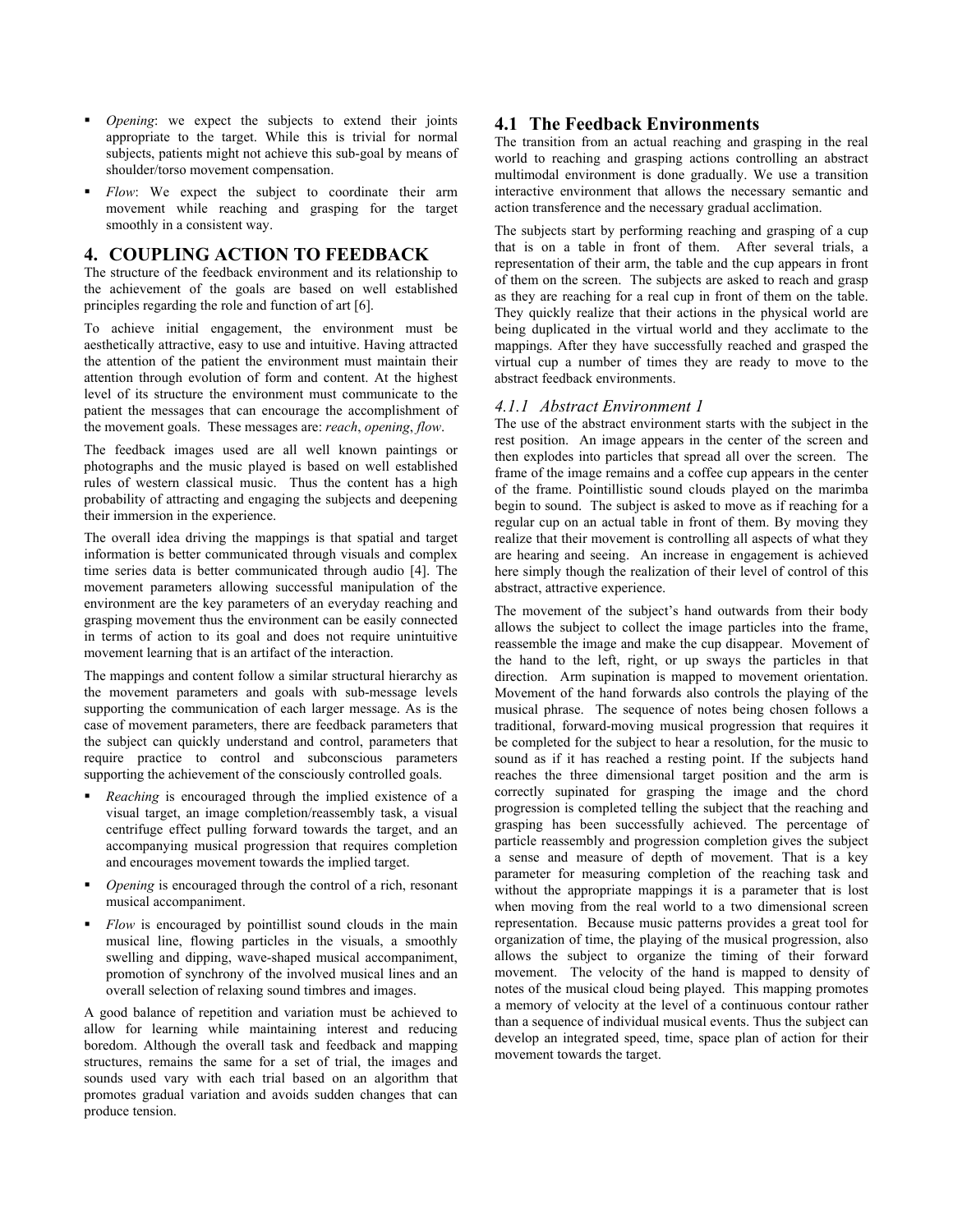#### *4.1.2 Abstract Environment 2*

In the second test environment a richer musical accompaniment is added. The opening of the elbow introduces an accompaniment played by string instruments and the opening of the shoulder introduces an accompaniment played by winds. When the arm reaches full natural extension for grasping then the richest possible accompaniment is achieved. The synchrony of joints and hand movement controls the synchrony of music lines and music harmony. If their movement of the hand and joints are in phase the note content of the corresponding musical phrases is similar. If they are out of phase the selection of notes controlled by each joint and the hand are from different parts of the musical progression. This synchrony of chords, like joint synchrony, can only be controlled subconsciously especially by musically naïve subjects. (That is especially true during the reaching action that is evolving fast). When synchrony is achieved and the chords are in harmony the subjects knows it. However, when that is not the case conscious analysis in real time will offer little to the subject. Synchrony and the resulting harmony need to be achieved through experimentation.

## **5. CREATING THE FEEDBACK**

We now present our audio visual mapping frameworks.

## **5.1 Audio**

In this section we discuss how normalized distance, velocity, synchrony and shoulder extension is mapped to audio feedback.

## *5.1.1 Distance to target and Harmonic Progression.*

We now present the dynamic mapping of the normalized distance to target along the *Z*′ coordinate to harmonic progression. Underlying both test environments is the same harmonic progression (in musical terms -  $I^{ma7}$  vi V<sup>7</sup>/IV IV ii<sup>7</sup> V<sup>7</sup> I).

There are three key states of hand movement activity: reaching, grasping and returning. Through empirical testing we developed the following ranges of Percentage Z' to correspond to specific chords. These ranges are variable, as are the number of chords.

**Table 2:** Mapping of normalized distance to target in Z′ direction to harmonic progression

| <b>Activity</b> | $\mathbf{Z_N}$ | <b>Harmony</b>   |  |
|-----------------|----------------|------------------|--|
|                 | $0.00 - 0.19$  | T <sub>ma7</sub> |  |
| Reaching        | $0.19 - 0.50$  | vi               |  |
|                 | $0.50 - 0.85$  | $V^7$ /IV        |  |
| Grasping        | N/A            | IV               |  |
|                 | $0.63 - 1.00$  | $\mathrm{i}i^7$  |  |
| Returning       | $0.29 - 0.63$  | $V^7$            |  |
|                 | $0.00 - 0.29$  |                  |  |

The pitches of each harmony are constrained to be between midi note values  $44 - 80$  (Ab2 – Ab5). These notes comprise a set which is randomly selected from at each event point.

It was observed that it was necessary to weight the selection of the root note of the chord in a lower octave so that the harmonic movement could be clearly perceived. Therefore, note selection was weighted so that probability of the root note occurring in the octave  $C2 - C3$  was  $5\%$  more likely than any other note.

## *5.1.2 Hand Trajectory velocity to Event Density*

We now show how to map the hand trajectory velocity in the *Z* direction to event density. The underlying pulse for the system was set at a constant rate of 92 beat per minute (bpm). It was decided that there would be 5 levels of event density, subdividing this pulse into 2,3,4,6 and 8.

The velocity of the hand in *Z* was first normalized to lie in [0, 1] and then mapped to these subdivisions as follows by identifying a velocity range to a pulse subdivision:

| <b>Table 3:</b> Mapping of the hand trajectory velocity in Z direction to |
|---------------------------------------------------------------------------|
| pulse subdivision. Pulse is 92 beats per minute.                          |

| <b>Velocity Range</b> | <b>Pulse Subdivision</b> |
|-----------------------|--------------------------|
| $0.00 - 0.192$        |                          |
| $.192 - .410$         | 3                        |
| $.410 - .640$         |                          |
| $.640 - .780$         |                          |
| $.780 - 1.00$         |                          |

#### *5.1.3 Joint Synchrony and Harmonic Progression*

Before the start of each trial, a synchrony table was sent from the analysis engine that gave interpolated values for the shoulder angle and elbow angle aligned with percentage Z′ from the current starting point to the target position. The synchrony table is important because the precise relationships represent the coordination between the variables in the functional task of reaching. Only when the subjects can reproduce these variable relationships is the reference audio feedback reproduced. Once the trial started, the respective angles were used as an index into the table to find the corresponding value of percentage Z′.

The value for the shoulder angle was used to move woodwind sounds (flute, clarinet, bassoon) through the progression using the same method described above for the marimba. The elbow angle was similarly connected to string sounds (a violin section of tremolo, a violin section, and a pizzicato violincello section).

Each instrument was assigned a range in which it would randomly choose notes of the current chord. These ranges were as follows:

**Table 4:** Midi note range assigned for different instruments.

| <b>Instrument</b>       | Midi note range |
|-------------------------|-----------------|
| Flute                   | $72 - 86$       |
| Clarinet                | $58 - 72$       |
| <b>Bassoon</b>          | $36 - 60$       |
| Violin I (tremelo)      | $60 - 82$       |
| Violin II (sustained)   | $56 - 82$       |
| Violincello (pizzicato) | $38 - 60$       |

Event density, measured as subdivisions of the underlying pulse, was kept constant for each instrument, with all but Violin II using 2 subdivisions. Violin II used 4.

### *5.1.4 Mapping of Shoulder and Elbow Extensions*

There were three control parameters that the shoulder and elbow extension were mapped to, midi velocity  $(M_v)$ , duration  $(t_d)$  and the probability of an octave doubling  $(P_d)$  in the instrument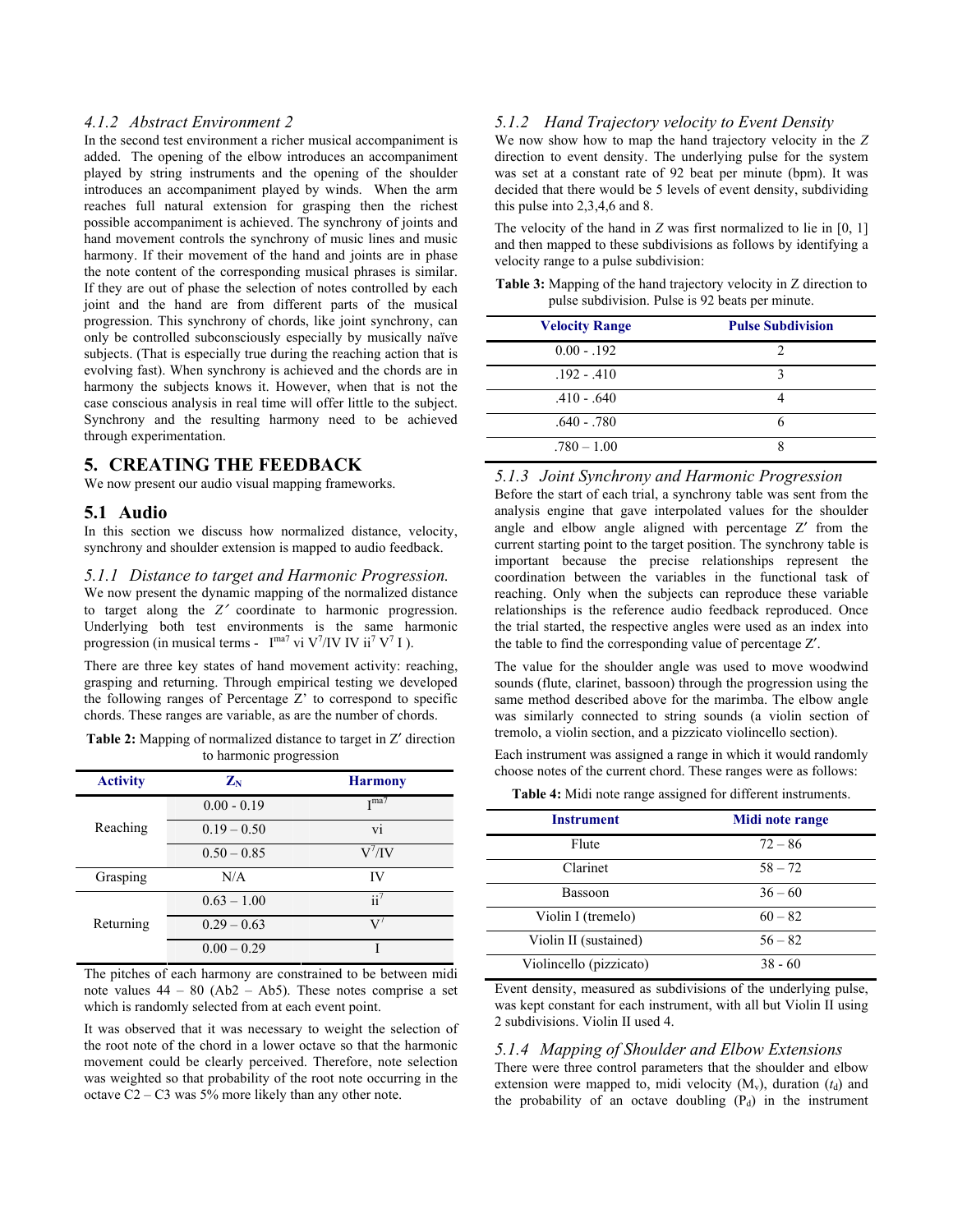occurring. The MIDI (Musical Instrument Digital Interface) protocol defines a specification for communicating musical events to and from hardware and software music applications. MIDI velocity is an indication of how loud a note should sound on a scale from 0 - 127.

Let  $x$  be the percentage of the current shoulder extension between the starting angle and the expected angle at the target.  $\sqrt{x}$  is used to interpolate between the following ranges:

**Table 5:** Midi velocity and duration range of 3 instruments connected to shoulder extension.

| <b>Instrument</b> | Reaching    |             | <b>Returning</b> |             |
|-------------------|-------------|-------------|------------------|-------------|
|                   | $M_{\rm v}$ | $t_{\rm d}$ | $M_{\rm v}$      | $t_{\rm d}$ |
| Flute             | $0 - 60$    | $100 - 300$ | $0 - 60$         | $100 - 300$ |
| Clarinet          | $50 - 60^*$ | $200 - 600$ | $50 - 60$        | $200 - 600$ |
| Bassoon           | $0 - 60$    | $200 - 600$ | $0 - 60$         | $200 - 600$ |

In all cases  $P_d$  range is [0,100]. In the case of the clarinet, if the value of  $x$  is 0, then midi velocity is set to 0, else the specified range is used. The elbow extension is mapped in a similar manner, we have omitted the details for the sake of brevity.

## **5.2 Visual**

In this section we discuss how we create the visual feedback in the transition and the abstract environments.



**Figure 2:** Transition Environment

#### *5.2.1 Transition Environment*

In the first environment we introduce the subject to the system, and the idea that their physical movement will control the virtual environment. A three dimensional arm model is transformed to the position of the optical motion capture markers. Fitting the predefined model to a subject in real time presents some challenge. We are using a limited marker set of just 12 optical motion capture markers. In addition, the markers are offset from the real bone joints that we are trying to use in our calculations of joint angles. If the markers are placed on clothing or muscle that moves, the relationship of the marker to joint can change, introducing error. See our joint angle calculation algorithm in section 3.2.

We provide a point of view that is similar to the subject's actual point of view in the motion capture volume. However, we move the camera slightly back and down, to give a clear view of the subject's arm. This viewpoint seems natural to the subject, while providing a better understanding of the arm movement than simply using the actual eye position.

#### *5.2.2 Abstract Environment*

In the abstract environment the subject is presented with a picture in a frame. The picture explodes into thousands of particles, and then the subject is able to reassemble the picture by completing the reaching and grasping movement (ref. Figure 3).

The image is broken into a 60x40 grid of particles. Each particle is a quad polygon with four vertices and four texture coordinates. The vertices locate the particle in three dimensional space, while the texture coordinates provide a two dimensional mapping to a color from the image. Each particle has an offsetIndex (P') that locates its relative original position in the picture:

$$
\overrightarrow{P}_{x} = \overrightarrow{P}_{x} - \frac{n_{col}}{2}, \quad \overrightarrow{P}_{y} = \overrightarrow{P}_{y} - \frac{n_{row}}{2}, \qquad \qquad \langle 5 \rangle
$$

where  $P_x$  and  $P_y$  are the original position,  $P'_x$  and  $P'_y$  are the relative position of the particle in the image.

The motion of the particles  $(T_P)$  has five components: rotation angle ( $\theta$ ), and four motion vectors: explosion (T<sub>E</sub>), turbulence  $(T_T)$ , horizontal pull  $(T_{HP})$  and vertical pull  $(T_{VP})$ . The position of a particle is calculated with a translation of the motion vectors followed by the rotation:

$$
\overrightarrow{T_{\overrightarrow{p}}} = R_{(\theta, Z)} [\overrightarrow{T_{E}} + \overrightarrow{T_{T}} + \overrightarrow{T_{HP}} + \overrightarrow{T_{VP}}],
$$
  $<6>$ 

where  $R_{(\theta,z)}$  is the rotation along the *z* axis by  $\theta$ .

Forearm supination controls the rotation angle. The difference between expected supination and subject supination  $(\theta_s)$  is mapped to image rotation (θ), and a scaling factor  $(\alpha_s)$  and is applied:

$$
\theta = \alpha_s (\widehat{\theta}_s - \theta_s) \ . \tag{7>}
$$

#### *5.2.3 Explosion*

The explosion of particles is controlled by movement towards the target position. As the z distance approaches 0, the particles return to their origin, thus reassembling the picture. A non-linear mapping function is used to control the explosion movement, so that the subject quickly begins to see the picture assemble. However, this means that the picture is mostly together before the z distance reaches 0.

Let us denote the normalized Z′ value as  $Z_N$   $(Z_N=(Z_H-Z_R)/(Z_T$ - $Z_R$ )).  $Z_H$ ,  $Z_R$  and  $Z_T$  are  $Z'$ coordinates of subject's hand, rest position (or hand starting position) of current trial and target position respectively.  $Z_N$ represents how far between the rest position (0.0) and the target position (1.0) the hand marker has traveled. If the subject reaches past the target







**Figure 3:** Visual feedback in the abstract environments. Top: particles begin to form the image as the hand approaches the target. Middle: Image pulled to the right when subject is off target. Bottom: Vertical bands appear when the subject has wrong target height.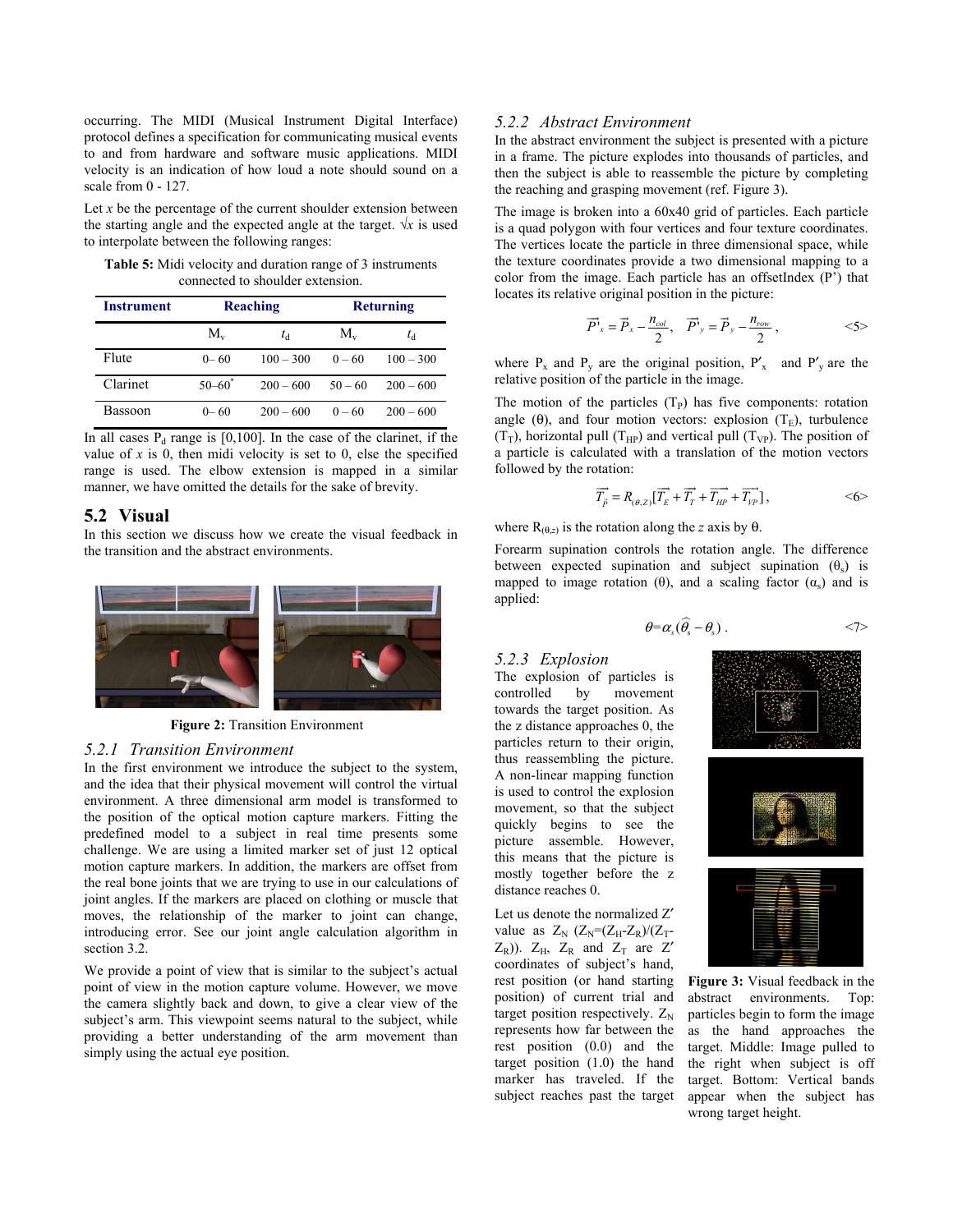position, the explosion effect is modified to collapse the image.

$$
\overrightarrow{T_{E}}=\begin{cases}\beta_{\mathrm{i}}\left(1-Z_{_{N}}\right)^{4}\overrightarrow{P}, & 0\leq Z_{_{N}}\leq1 \\ \beta_{2}\left(Z_{_{N}}-1\right)^{2}\overrightarrow{P}, & Z_{_{N}}\geq1\end{cases},\qquad\qquad\mathcal{S}\mathcal{S}
$$

where  $\beta_1$  is a explosion scale and  $\beta_2$  is a collapse scale, *P'* is the relative position of the particle.

## *5.2.4 Turbulence*

An additional, smaller turbulent motion is created with a Perlin noise function ( $N_P$  below). The turbulent motion is controlled by a linear mapping of the normalized Z' distance  $(Z_N=(Z_H-Z_R)/(Z_T-\mathbb{I})$  $Z_R$ )). This motivates the subject to complete the entire z movement.

$$
\overrightarrow{T}_r = (1 - Z_N)(\lambda_1 N_P(\overrightarrow{P} + \overrightarrow{O}) + \lambda_2 t \, \delta N_P(\overrightarrow{P})) \,, \qquad \langle 9 \rangle
$$

where  $\lambda_1$  is the turbulence scale,  $\lambda_2$  is the product of the noise scale and the octave scale,  $t$  is time,  $\delta$  is noise speed. O is the phase offset.

#### *5.2.5 Horizontal and Vertical Pull*

Movement along the x axis away from the target causes a distortion in the particle movement on that side of the picture. If the subject strays to the right, the right size of the image will be spread out to the right.

$$
\overrightarrow{T_{HP}} = \left[\eta(\mu X_H)^2 \quad 1\right] \overrightarrow{P}', \qquad \qquad <10>
$$

where  $\mu$  is the *x* axis scale,  $\eta$  is the horizontal pull scale,  $P'$  is the relative position vector of the particle,  $X_H$  is the hand position along *x* axis. Extra y-axis movement is treated in a similar way. If the subject moves too high, the image will be spread upwards.

$$
\overrightarrow{T_{\nu P}} = \begin{bmatrix} 1 & \chi C(\frac{Y_H}{\max(Y_H)}, 0, 1) \end{bmatrix} \overrightarrow{P'}, \qquad \qquad <11>
$$

where C is a clamp function,  $Y_H$  is the hand position along y axis,  $\chi$  is the vertical pull scale,  $P'$  is the relative position of the particle.

## **6. VALIDATION METRICS**

In this section, we shall discuss the validation metrics for evaluating the performance of the biofeedback system.

#### **6.1 Offline Segmentation**

First, we segment the whole trial offline into five parts: (a) reaction, (b) accelerating reaching, (c) decelerating reaching, (d) adjustment for grasping and (e) returning. Let us denote the whole trial duration as [0 T]. Because the target reaching trial is simple, we apply a simple segmentation algorithm based on the speed curve of the hand marker. Figure 4 shows an offline segmentation result based on the speed curve.



**Figure 4:** Trial segmentation based on speed curve

*Reaction* is the duration in which subjects prepare for reaching prior to moving the arm. The reaction time  $(t_1)$  is computed as the first time stamp such that the speed of next 700 ms (70 frames) is larger than a threshold:

$$
t_1 = \min\{t^* | t^* \in [0, T], \forall t \in [t^*, t^* + \varepsilon], v(t) > \alpha\}, \quad \text{<} 12>
$$

where  $\varepsilon$  is 700 ms and  $\alpha$  is the threshold ( $\alpha$ =5mm/s).

In *accelerating reaching*, the subjects start the reaching trial with increasing speed. The accelerated reaching starts from reaction time  $t_1$  and ends at the time  $t_2$  with the first constrained local maximum speed. The accelerating end time  $t_2$  is determined as:

$$
t_2 = \min \{ t^* \mid t^* > t_1, v(t^*) > \beta, v(t^*) = \max_{t^* - w \le t \le t^* + w} [v(t)] \}, \quad \text{<13>
$$

where β is a speed threshold and *w* is a local window size.

*Decelerating reaching* starts from  $t_2$  until the time when a constrained local minimal speed is achieved. Constrained local minimum is just the local minimum that is less than a predefined threshold. Thus the decelerating ending time  $t_3$  is represented as:

$$
t_3 = \min\left\{t^* \mid t^* > t_2, \, v(t^*) < \gamma, \, v(t^*) = \min_{t^* - w \le t \le t^* + w} \left[ v(t) \right] \right\}, \, < 14 > 14
$$

where  $\gamma$  is speed threshold and w is local window size.

In *adjustment* duration, the subjects try to adjust their hand orientation to grasp the cup comfortably. The starting time of the adjustment duration is deceleration end time t<sub>3</sub>. Before we obtain the end time of adjustment, we compute the last constrained local maximum speed and get the corresponding time stamp  $t<sub>5</sub>$  (see Figure 4). Therefore, we can compute adjust ending time  $t_4$ .  $t_4$  is corresponding to the nearest constrained local minimum before  $t<sub>5</sub>$ . The last part, *returning*, starts from time t<sub>4</sub> until the end of trial.

### **6.2 Spatial Error**

We compute two spatial errors at the end of decelerating reaching: (a) distance from hand to target, and (b) hand orientation. The normalized hand-target distance is computed as:

$$
d_1 = \frac{\|X_h(t_3) - X_T\|_2}{\|X_h(0) - X_T\|_2},\tag{15}
$$

where  $X_h$  is the 3D position of the hand marker,  $X_T$  is the target position, t<sub>3</sub> is the decelerating ending time and  $\|\cdot\|_2$  is L2 distance metric. The hand orientation error is defined as follows:

$$
d_2 = \frac{|\theta_h(t_3) - \theta_r|}{\Theta_h},
$$
  $<16>$ 

where  $\theta_h(t_3)$  is the hand orientation angle at the decelerating ending time,  $\theta_T$  is the desired hand orientation angle for grasping the target which is computed during calibration for every subject, Θh is predefined constant (Θh=75°). Here we use a predefined constant rather than the range of hand orientation because some subject's hand orientation angle at rest position is very close to the desired angle and hence the range of hand orientation during the trial is very small. The overall spatial accuracy of a target reaching trial is the linear combination of hand-target distance and hand orientation accuracy:

$$
s = w_1^s \cdot d_1 + w_2^s \cdot d_2 , \qquad \qquad <17>
$$

where  $w_1^s$  and  $w_2^s$  are two weights.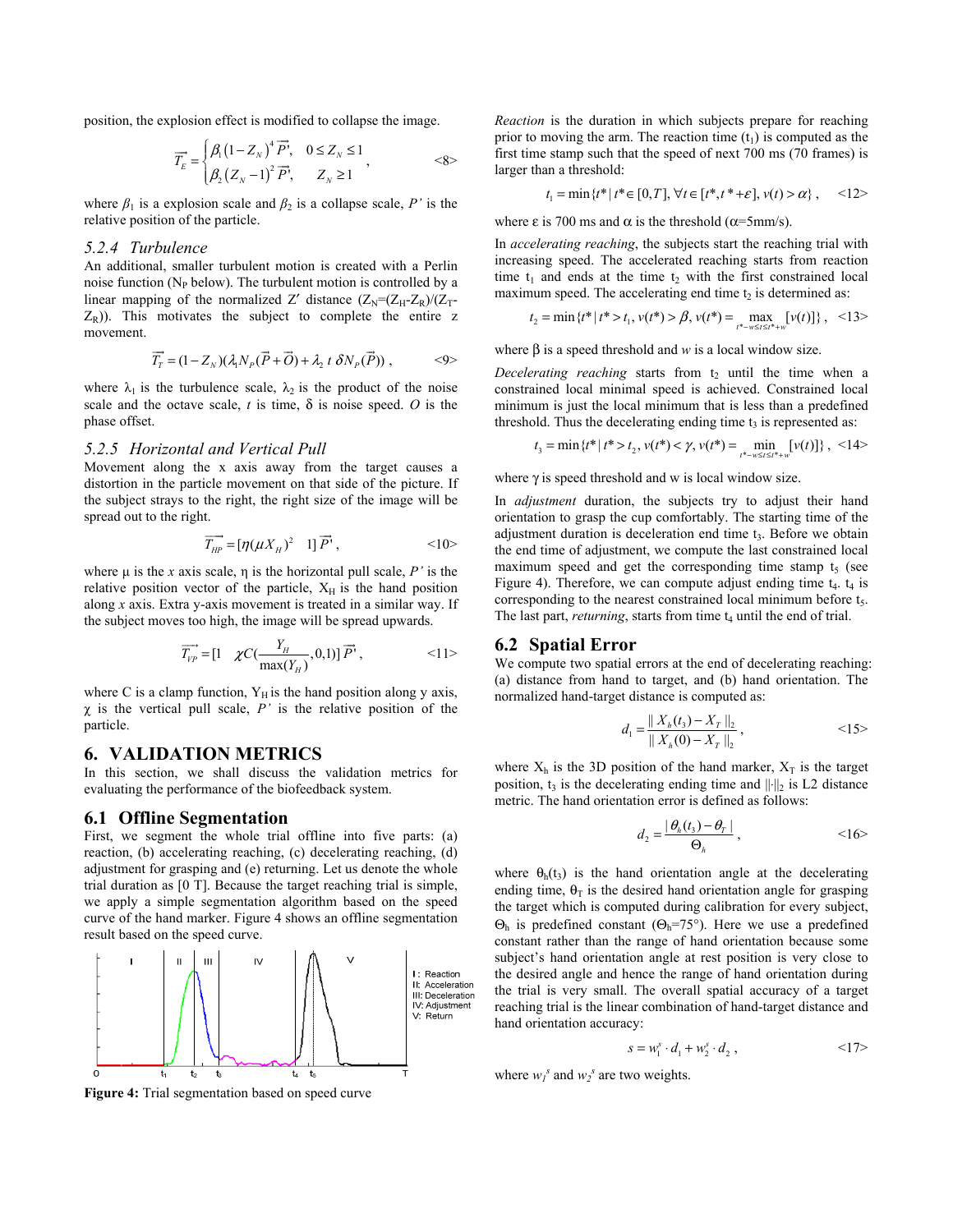## **6.3 Arm Opening**

Since our goal is to encourage subjects to grasp the target by nearly full arm stretching without torso compensation, arm opening is a key metric. In this paper, we only focus two arm joint angles for evaluating arm opening: (a) *shoulder extension* and (b) *elbow extension*.

The shoulder opening and the elbow opening are defined as the relative error with respect to the desired shoulder extension and elbow extension:

$$
p_s = \frac{|\theta_s(t_3) - \theta_s^T|}{|\theta_s(0) - \theta_s^T|}, p_e = \frac{|\theta_e(t_3) - \theta_e^T|}{|\theta_e(0) - \theta_e^T|},
$$
  $<18>$ 

where  $p_s$  and  $p_e$  are the shoulder opening and elbow opening respectively,  $\theta_s$  and  $\theta_e$  are shoulder extension angle and elbow extension angle respectively,  $t_3$  is decelerating ending time,  $\theta_s^T$ and  $\theta_e^T$  are the desired shoulder extension and elbow extension respectively.  $\theta_s^T$  and  $\theta_e^T$  are captured during the calibration. Both  $p_s$  and  $p_e$  are numbers between 0 and 1, zero meaning full opening and ones meaning no opening. Therefore the overall arm opening is defined as the linear combination of shoulder opening and elbow opening:

$$
p = w_1^p \cdot p_s + w_2^p \cdot p_e, \qquad \qquad \leq 19>
$$

where  $w_1^p$  and  $w_2^p$  are two weights.

#### **6.4 Reaching Duration**

Reaching duration, the time between the beginning of reaching and onset of grasping, is an important metric. As the subjects become more familiar with the system, their hesitation for reaching the target will decrease. Hence, the length of the reaching duration will decrease. Using the segmentation results, we can easily obtain the reaching duration by:

$$
r = t_3 - t_1, \qquad \qquad \leq 20>
$$

where  $t_3$  is the decelerating ending time and  $t_1$  is the reaction time.

## **6.5 Flow Error**

In this section, we shall discuss the flow error of target reaching. Intuitively, the flow error is related to the smoothness of speed curve of the hand marker. The smoother the speed curve, the less the flow error. The organization of this section is as following: we first introduce two measurements of curve smoothness  $-$  (a) zero crossing number and (b) polynomial curve fitting error. Then we shall discuss the flow error measurement by combining three speed curves - (a) speed of hand marker moving, (b) speed of shoulder extension angle and (c) speed of elbow extension angle.

#### *6.5.1 Smoothness Metric*

Let us denote the speed curve during reaching as  $v(t)$ , t<sub>1</sub>≤t≤t<sub>3</sub>. The zero crossing number  $k$  is defined as the number of zero crossing of first order derivative of speed  $v(t)$ . The smaller the zero crossing number, the smoother the speed curve. Another useful metric is the curve fitting error  $e_f$  which is defined as the square error between original curve and fitting curve. Before we compute the curve fitting error, we first normalize the curve by the maximum value.

$$
v_N(t) = \frac{v(t)}{\max[v(t)]}, t \in [t_1, t_3].
$$
  $\langle 21 \rangle$ 

Then we divide the reaching duration into acceleration phrase and deceleration phrase due to the asymmetry of speed curve and fit the two phrases separately. Hence, the curve fitting error of speed curve is:

$$
e_f = \int_{t_1}^{t_2} [v_N(t) - f(v_N(t))]^2 dt + \int_{t_2}^{t_3} [v_N(t) - f(v_N(t)]^2 dt , \quad \text{<22>}
$$

where  $v_N(t)$  is normalized speed curve,  $t_1$ ,  $t_2$  and  $t_3$  are reaction time, acceleration ending time and deceleration time respectively,  $f(\cdot)$  is curve fitting operator. In this paper, we use polynomial curve with degree 3 to fit the speed curve. We combine the zero crossing number and curve fitting error as a smooth vector to represent the smoothness of reaching speed:

$$
M = [k, e_f]^T. \tag{23}
$$

#### *6.5.2 Overall Flow Error*

The overall flow error incorporates the smoothness of three speed curves: (a) hand marker speed, (b) shoulder extension speed and (c) elbow extension speed. Let us denote the smooth vector of hand marker speed, shoulder extension speed and elbow extension speed as  $M_h$ ,  $M_s$  and  $M_e$  respectively. The overall flow error F is represented as the linear combination of these three smooth vectors:

$$
F = w_1^f \cdot M_h + w_2^f \cdot M_s + w_3^f \cdot M_e , \qquad \qquad <24>
$$

where  $w_1^f$ ,  $w_2^f$  and  $w_3^f$  are constant weights.

## **6.6 Consistency**

In this section, we shall discuss the movement consistency. We represent the movement consistency by speed variance over several consecutive target reaching trials. The smaller the speed variance, the higher the consistency of subject for reaching the target. In order to compute the speed curve variance, we first align the speed with the spatial coordinates. Then, we compute the speed variance over consecutive trials. Finally, we combine the hand marker speed, shoulder extension speed and elbow extension speed together to obtain the overall consistency.

#### *6.6.1 Spatial Alignment*

We align the normalized speed of reaching phrase  $v_N(t)$ , t<sub>1</sub>≤t≤t<sub>3</sub> along the direction from rest position (starting position of the subject's hand) to the target position denoted as Z′ axis. First, we divide the space from rest position to target position along Z′ axis into *N* bins. For each bin, we can compute the mean of speed for each trial. For example, the mean speed of the  $i<sup>th</sup>$  bin is:

$$
\mu_{i} = \frac{\int_{t:z'(t)\in(z_{i-1},z_{i}]}v_{N}(t)dt}{\int_{t:z'(t)\in(z_{i-1},z_{i}]}1dt},\tag{25>
$$

where  $z_i$  is the upper bound of the i<sup>th</sup> bin. Thus, the speed alignment can be represented by  $\mu_i$ , i=1,...,N.

# *6.6.2 Speed Variance*

Let us denote the spatial alignment representation of the  $k<sup>th</sup>$ reaching trial as  $\mu_{ik}$ , i=1,...,N. The speed variance of K consecutive trials is the average variance of K trials over all N bins:

$$
\sigma_{N,K}^2 = \frac{1}{N} \sum_{i=1}^N \left[ \frac{1}{K} \sum_{k=1}^K (\mu_{i,k} - \frac{1}{K} \sum_{k=1}^K \mu_{i,k})^2 \right],
$$
  $\langle 26 \rangle$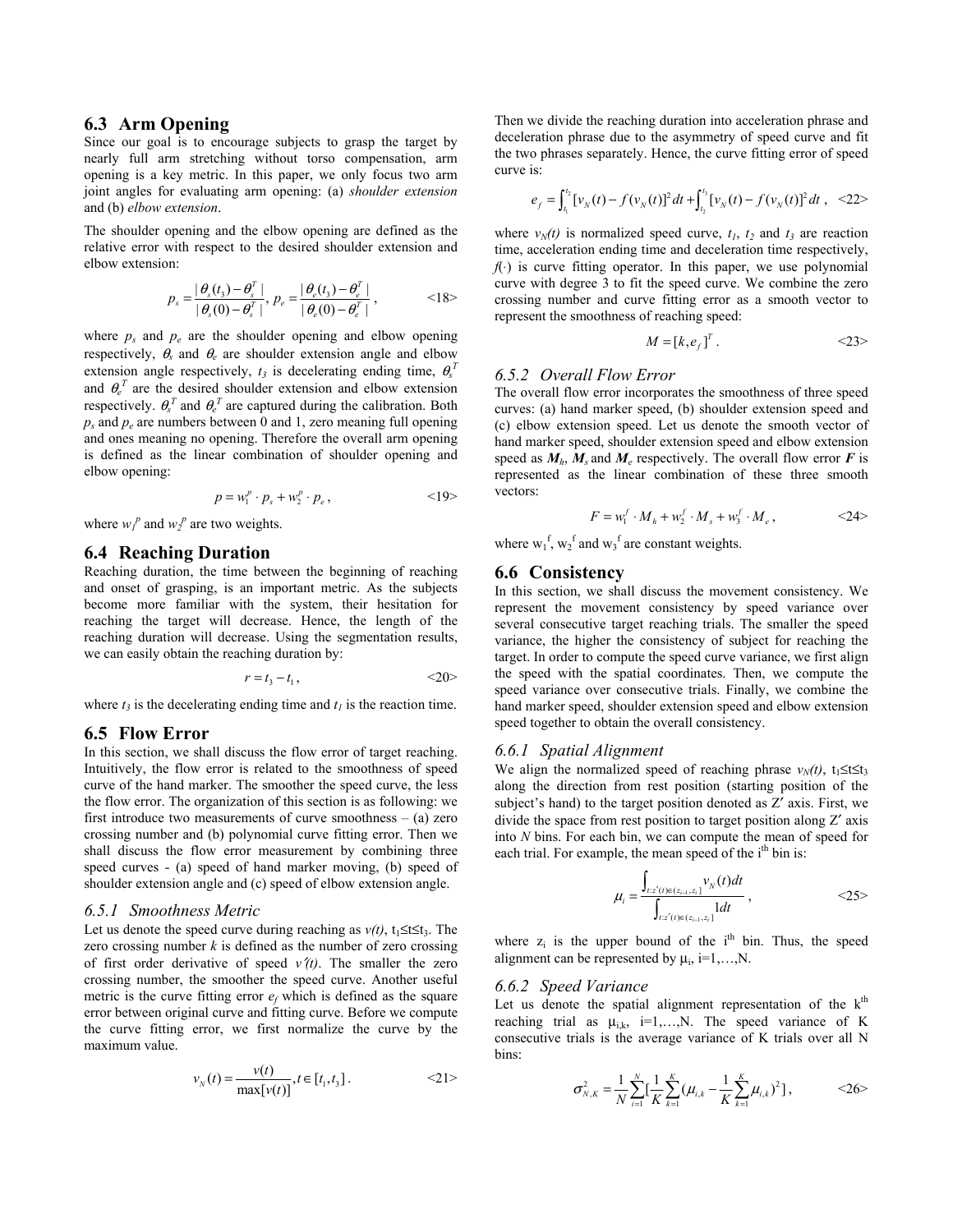where  $\sigma_{N,K}^2$  is speed variance of K trials using N bins spatial alignment.

## *6.6.3 Overall Consistency*

Combining the speed variance of the hand speed, shoulder extension speed and elbow extension speed, we can obtain the overall consistency for K reaching trials:

$$
C_{N,K} = w_1^c \cdot \sigma_{N,K,h}^2 + w_2^c \cdot \sigma_{N,K,s}^2 + w_3^c \cdot \sigma_{N,K,e}^2, \qquad \text{<27>}
$$

where  $C_{NK}$  is overall consistency over K reaching trials based on N bins spatial alignment,  $\sigma_{N,K,h}^2$ ,  $\sigma_{N,K,s}^2$  and  $\sigma_{N,K,e}^2$  are hand speed variance, shoulder extension speed variance and elbow extension speed variance respectively.

# **7. EXPERIMENTS**

We now discuss the experiment design, setup and results.

## **7.1 Experiment Design**

In order to determine the effect of the biofeedback system on the arm functional task, six able-body subjects were recruited to test the design scenarios. Three subjects were used as the control group. The recruited subjects were right handed adults. They were all unfamiliar with the designed system prior to the test. Every subject was tested once.

The feedback condition is defined as a block. Each block contains many reaching trials. A trial starts from the appearance of virtual target and ends when the subject finishes reaching, grasping, and arm withdrawing. At the beginning and at the end of test, a block of reaching to a physical cup was used to obtain the baseline performance of each subject prior to and after the test. There are 15 reaching trials to the physical cup, 15 to the transition environment (ref. Figure 2), 20 in each abstract environment (ref. Figure 3), followed by 15 reachings in the physical environment.

## **7.2 Setup and realization**

In this section we will discuss setup and realization issues.

*Calibration*: To start calibrating the motion capture subsystem, we follow the standard calibration procedure provided by the Motion Analysis Corporation [1]. The normal subjects wear 12 markers on their arm, hand and torso and sits at one end of the table. At the other end of the table there is a big screen showing up the visual feedback. Six motion capture cameras are looking over the entire capture volume. The subjects need to perform two baseline calibrations for our motion analysis subsystem to compute customized joint angle offset and synchronization table between hand positions and join angles.

*Experiment process*: Our experiment gradually switches from non-feedback environment, to transitional environment and to two feedback environments of different complexity. Each environment has exactly the same target position whether it is physical target or virtual target that has been put on the screen. Before each feedback or non-feedback environment test, the subjects will be given proper instructions of the next test.

## **7.3 Results and Discussion**

We now show the validation over 85 trials with 5 different environments. Each figure shows the average measure of the normal subjects. It is easy to find that the first trial in abstract environment I introduces large error for every metric. This is because the abstract environment is totally different with real cup reaching in physical world and transition environment. In the first trial, the subjects try to explore the space and understand the mapping between visual-audio feedback and their movements.

In Figure 5, we can see the spatial errors of the abstract environment are at the same level with real world reaching. This proves that our visual-audio feedback design can guide the normal subjects to do the reaching as accurately as they did in real world. We also see that the first trial of transition environment and abstract environment II do not introduce much error, this is because each of them does not introduce big difference compared with previous environment. However, the last real cup reaching which is so different with previous abstract environment does not bring errors. This is reasonable, since for the normal subjects, the everyday experience dominates short-time learning. We can also find that in the transition and abstract environment I, II, the spatial error keep decreasing slightly which reflects the subject's learning.



**Figure 5:** Spatial error

In Figure 6, we find that the arm opening error keeps decreasing in the transition environment and abstract environment I and II and the arm opening error of abstract environment II is even less than the real cup reaching. This proves that our chord design in audio feedback for the abstract environment II communicates the opening message to the subjects very well.



**Figure 6:** Arm opening error

The length of reaching duration is show in Figure 7. It is very clear that at the beginning of three biofeedback environments (transition environment and abstract environment I and II) the reaching duration length increases, this is because new information is introduced when changing the environment. Also, we can find that the reaching time keeps decreasing with each biofeedback environment. This reveals the subject's learning curve when playing with the system. This figure also shows us that at the end of each biofeedback environment, the reaching duration stays at about 2 seconds and there is a visible gap between biofeedback system and real world reaching. We conjecture that this gap is due to the tremendous unbalanced memory between real world reaching and our biofeedback system. In Figure 8 and Figure 9, we show the flow error by two metrics: zero crossing number and curve fitting error.